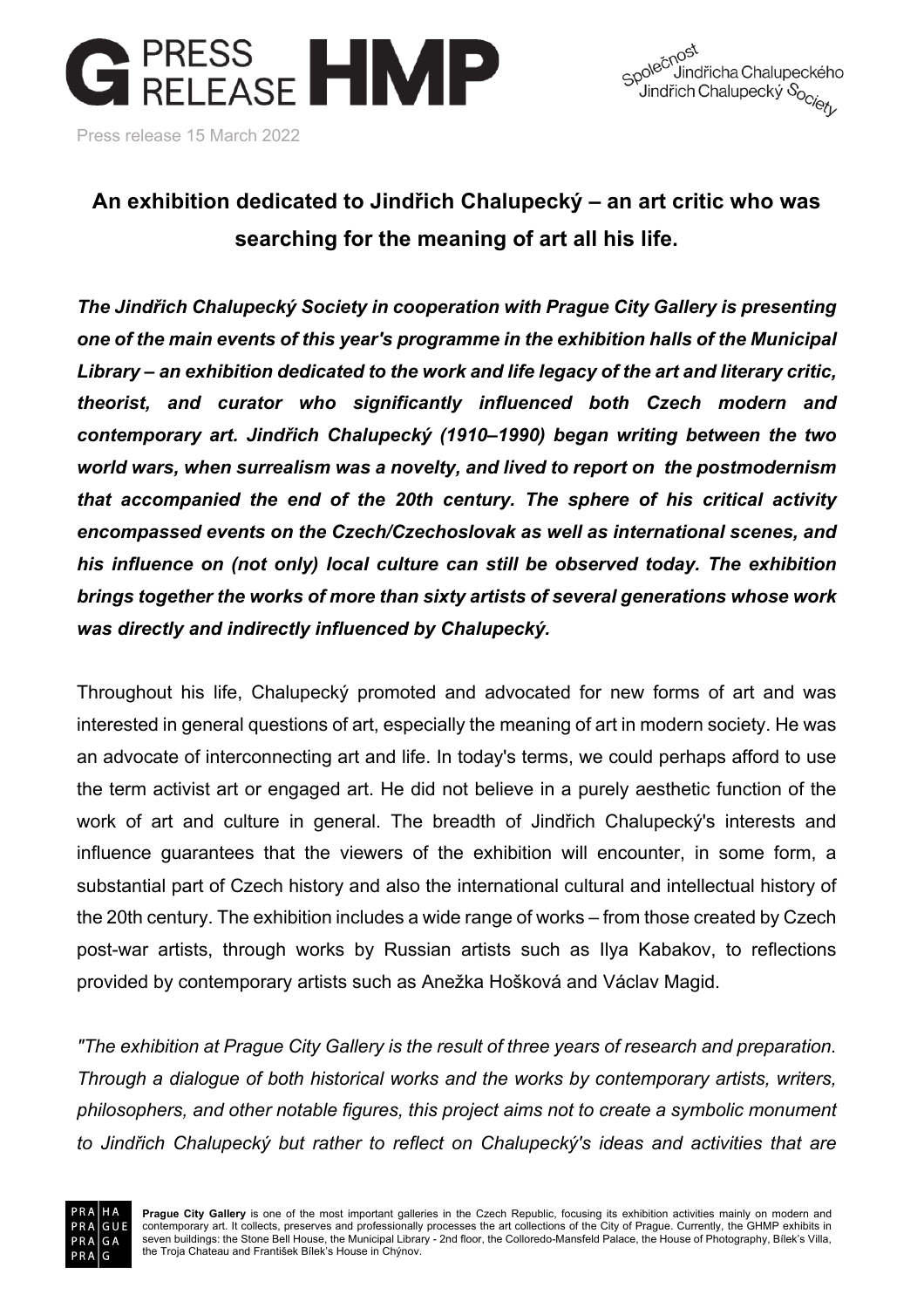Press release 15 March 2022



*relevant to the present and can be of use to us in these artistically, politically, and humanly difficult times,"* says the curatorial team – Tereza Jindrová, Karina Kottová and Tomáš Pospiszyl – about the exhibition's intention.

#### **The Abstracted Apartment, Reading Room, and Picture Room**

The diversity and richness of Jindřich Chalupecký's life and work determines the format of the exhibition: the spaces on the second floor of the Municipal Library on Mariánské náměstí are divided into several seemingly separate sections, different not only thematically but also formally. Here, we can find a glimpse into Chalupecký's apartment in Vršovice where he lived with his wife, the writer Jiřina Hauková, surrounded by paintings on the walls. In the "reading room", at a large table, we will meet more than thirty selected texts dealing with the work and life stories of Chalupecký's favourite authors. The "reading room" is adjacent to a "picture room" containing canonical and undeservedly forgotten works of Czech and Slovak art of the second half of the 20th century which, as a kind of reference to Chalupecký's texts, visitors can first see only through an opening in the wall before coming closer to them through other exhibition sections. The impressive exhibition space was designed by the architectural studio of Richard Loskot, a prominent Czech visual artist.

#### **From Duchamp to Kabakov**

A prominent place in the exhibition is devoted to the Frenchman **Marcel Duchamp** who, for Chalupecký, was the most important artist of the twentieth century. In 1969 he managed to organise an exhibition of Duchamp's conceptual works at the Václav Špála Gallery in Prague. A unique light and space installation by Richard Loskot was created at the current Prague exhibition based on Duchamp's iconic work known as "The Large Glass" and Chalupecký's sketches for a possible reconstruction of its unfinished part.

The section dedicated to Russian art is another part of the exhibition that has an international overlap. From 1965 until the second half of the 1970s, Jindřich Chalupecký repeatedly visited the USSR, mainly Moscow and Leningrad, where he mainly established contact with artists

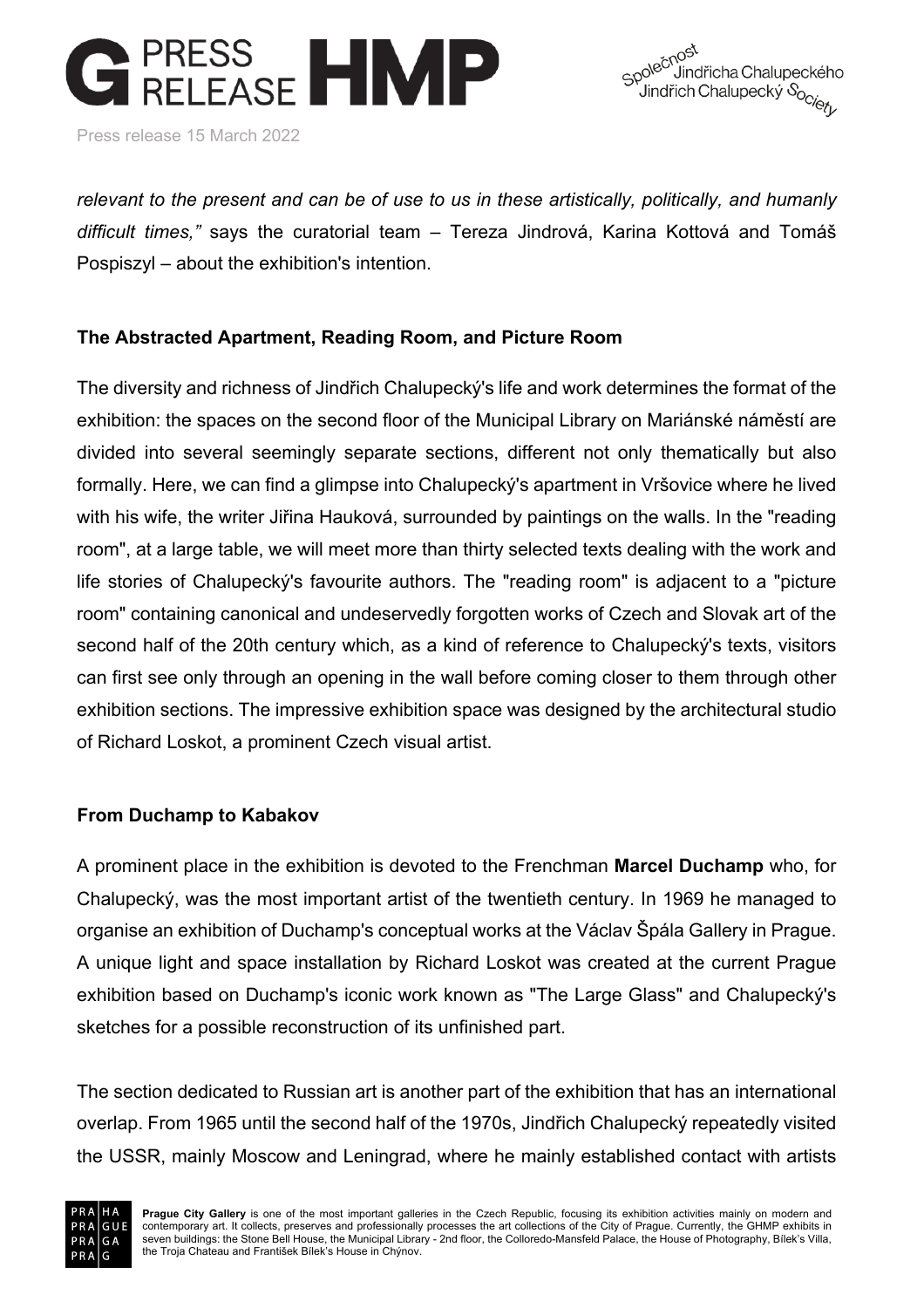

Press release 15 March 2022

active in the unofficial or semi-official cultural scene. Visitors to *The Worlds of Jindřich Chalupecký* will see works that Chalupecký saw or could potentially see in the studios he visited. This section also includes a unique album of drawings that Chalupecký received from six Moscow artists, including **Ilya Kabakov** and **Viktor Pivovarov**, for his seventieth birthday.

*"Chalupecký brought to the Soviet Union his ideas and valid information about what was happening in the international context of contemporary art. And he took home with him a fascination with the original artistic expression of many local artists, inspiring insights into the Russian avant-garde, and reflections on the conditions of artistic creation in the cultural underground,"* adds Tomáš Glanc, curator of the Russian art exhibition.

In view of the current ongoing wartime invasion of Ukraine by Russia, the Jindřich Chalupecký Society has decided not to carry out the planned loan of artworks from the Moscow Museum of Modern Art and to implement the section from local and other European collections. At the same time, the organisers invited Ukrainian and Russian artists working in the Czech Republic to freely contribute to the exhibition by commenting on the issue of how to currently approach the presentation of Russian art and the Russian cultural institutions – what we as an artistic community can expect and demand from them.

## **Contemporary Responses to Expressionism, Feminism and Cross-border Correspondence**

In the so-called "cabinets", i.e., a series of smaller exhibition rooms, archival materials alternate with the reactions and interventions of contemporary artists. For example, there is a section focusing on the artists and writers of **Group 42**, followed by a recording of a sitespecific production staged at the Opera Hotel in Prague. The production was based on contemporary authors' responses to Chalupecký's canonic text *The World We Live In*. With her installation combining references to historical ornamentation and contemporary neoromantic subcultures, artist **Anežka Hošková** responds to Chalupecký's publication *The Expressionists*, dedicated to his favourite writers: Richard Weiner, Jakub Deml, Ladislav Klíma, and Jaroslav Hašek. The series of watercolours by Václav Magid is a response to the

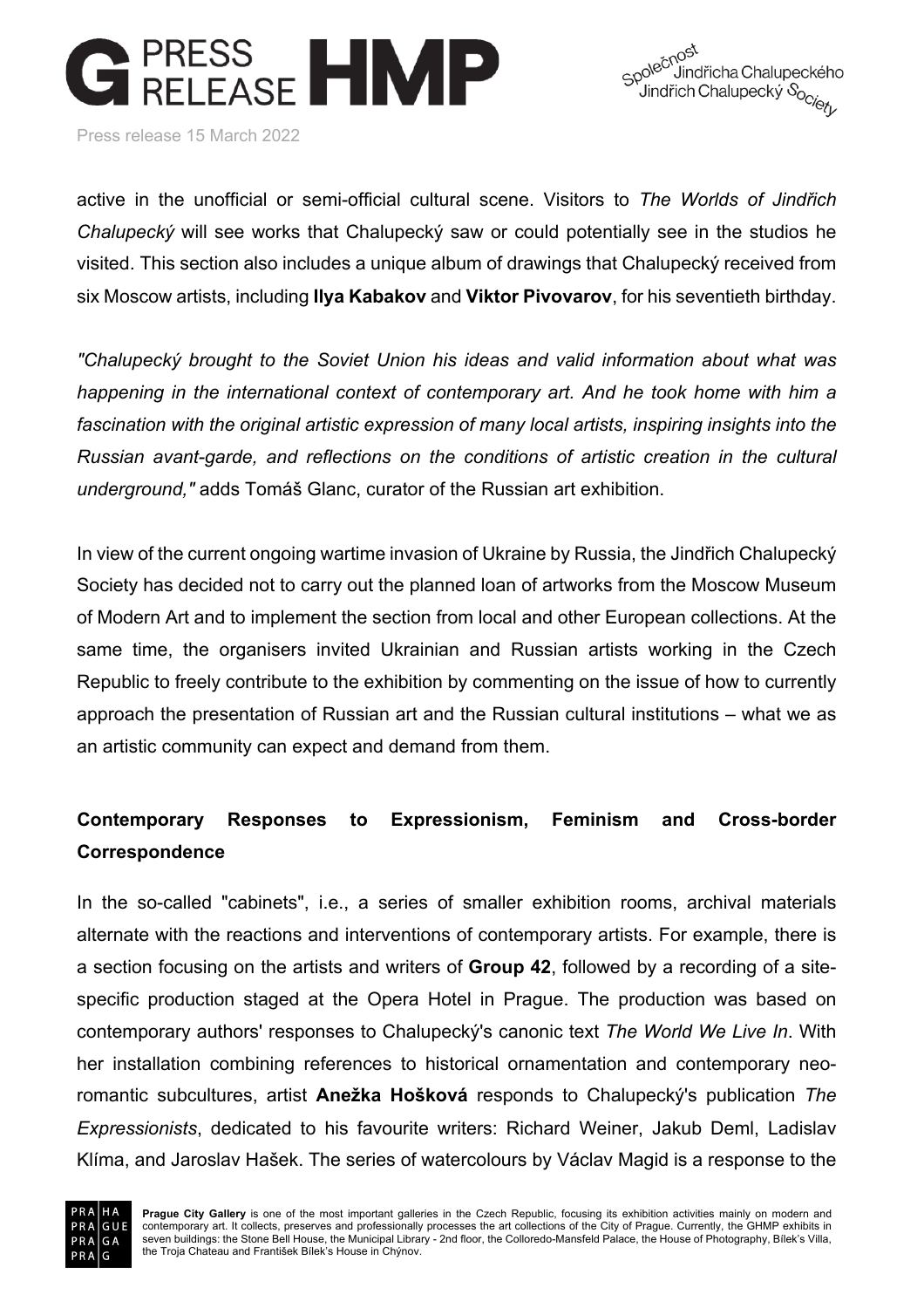Press release 15 March 2022

Spole<sup>chost</sup><br>Spole<sup>chost</sup> Uindřicha Chalupeckého <sub>P</sub>o<sup>vec</sup> Jindřicha Chalupeckého<br>Úindřich Chalupecký S<sub>OC/SZ</sub>

specific album format, widespread among the Moscow artists with whom Chalupecký was in contact, and also quotes his 1973 article called *Moscow Diary*.

Jindřich Chalupecký was the only art theorist who attempted to grasp and reflect on "women's art" in the 1970s and 1980s. In his reflections on the art of his contemporaries, however, he did not conceal his scepticism towards feminist art. The newly created works for the exhibition include a film by French artist **Julie Béna** entitled *Letters from Prague*. The artist, who has long been based in Prague, responds humorously and bitterly to the way patriarchal society treats women artists even today.

A unique contribution to the exhibition has also been prepared by the American curator/artist duo **Triple Candie** (Shelly Bancroft and Peter Nesbett). Based on the surviving correspondence with the American Slavicist William Harkins and Fluxus member Dick Higgins, an installation came into being that illustrates Chalupecký's intense interest in current events of the international art scene while also reflecting the difficulties of the time during which he tried to maintain and fulfil this interest – many letters and materials sent from overseas repeatedly failed to reach their Czech recipient.

*"The exhibition attempts to work in unorthodox ways with the forms of documentation and contemporary readings of historical events and artistic production, and to show Chalupecký as a still-living figure of Czech culture,"* add the curators of the project.



Prague City Gallery is one of the most important galleries in the Czech Republic, focusing its exhibition activities mainly on modern and<br>contemporary art. It collects, preserves and professionally processes the art collec seven buildings: the Stone Bell House, the Municipal Library - 2nd floor, the Colloredo-Mansfeld Palace, the House of Photography, Bílek's Villa, the Troja Chateau and František Bílek's House in Chýnov.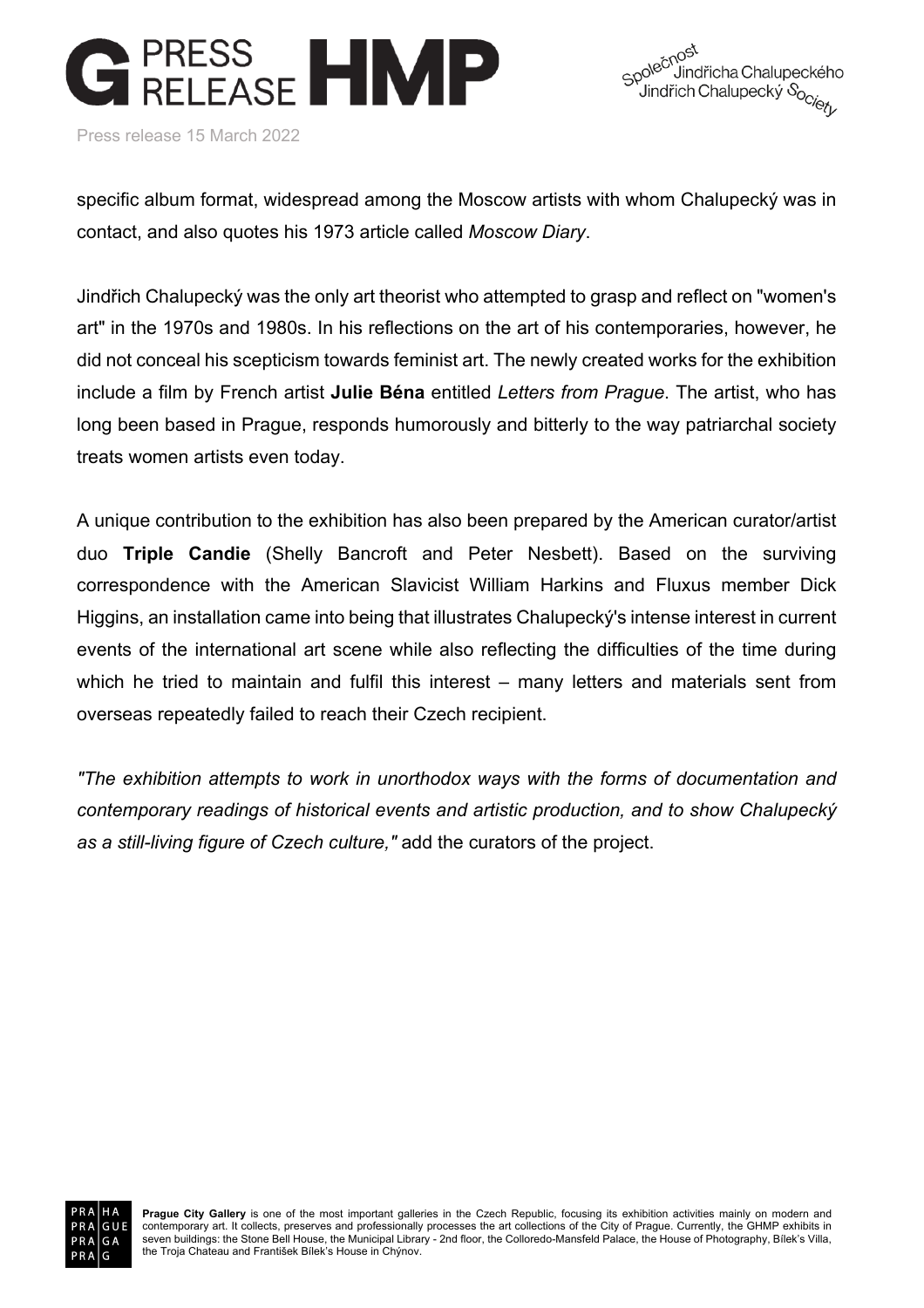



### *The Worlds of Jindřich Chalupecký*

**Location:** Prague City Gallery – Municipal Library, 2nd floor, Mariánské náměstí 1, Prague 1 **Opening of the Exhibition:** Tuesday 15 March 2022 **Duration of the Exhibition:** 16 March – 19 June 2022

**Exhibiting Artists:** Natalia Abalakova, Jiří Balcar, Václav Bartovský, Eva Bednářová, Julie Béna, Zdeněk Beran, Vladimír Boudník, Ivan Chuikov, Jiří David, Dvizhenie group, Michail Grobman, Jiřina Hauková, Anežka Hošková, František Hudeček, František Gross, Dalibor Chatrný, Vladimir Yakovlev, Vladimir Yankilevsky, František Janoušek, Věra Janoušková, Magdalena Jetelová, Ilya Kabakov, Olga Karlíková, Eva Kmentová, Jiří Kolář, Milan Knížák, Stanislav Kolíbal, Jan Kotík, Alena Kučerová, Kamil Lhoták, Richard Loskot, Václav Magid, Mikuláš Medek, Jan Mlčoch, Alex Mlynárčik, Karel Nepraš, Ladislav Novák, Lev Nusberg, Petra Oriešková, Theodor Pištěk, Viktor Pivovarov, Naděžda Plíšková, Vlasta Prachatická, Milan Ressel, František Ronovský, Zdeněk Rykr, Jan Ságl, Zorka Ságlová, Zora (Járová) Smetanová, Ülo Sooster, Adriena Šimotová, Eduard Štejnberg, Petr Štembera, Triple Candie (Shelly Bancroft & Peter Nesbett), Jitka Válová, Květa Válová, Jaroslav Vožniak, Ladislav Zívr, Jana Želibská, Anatoly Zhigalov

**Organizers:** Prague City Gallery and the Jindřich Chalupecký Society **Curatorial Team:** Tereza Jindrová, Karina Kottová, Tomáš Pospiszyl **Curator of the Exhibition of Russian Art:** Tomáš Glanc **Exhibition Architecture:** Richard Loskot Studio

This exhibition is financially supported by the Ministry of Culture of the Czech Republic, the Prague City Hall, the State Culture Fund, and the Statutory City of Brno.

A complete list of long-term partners of the Jindřich Chalupecký Society can be found on our website here: https://www.sjch.cz/o-nas/.

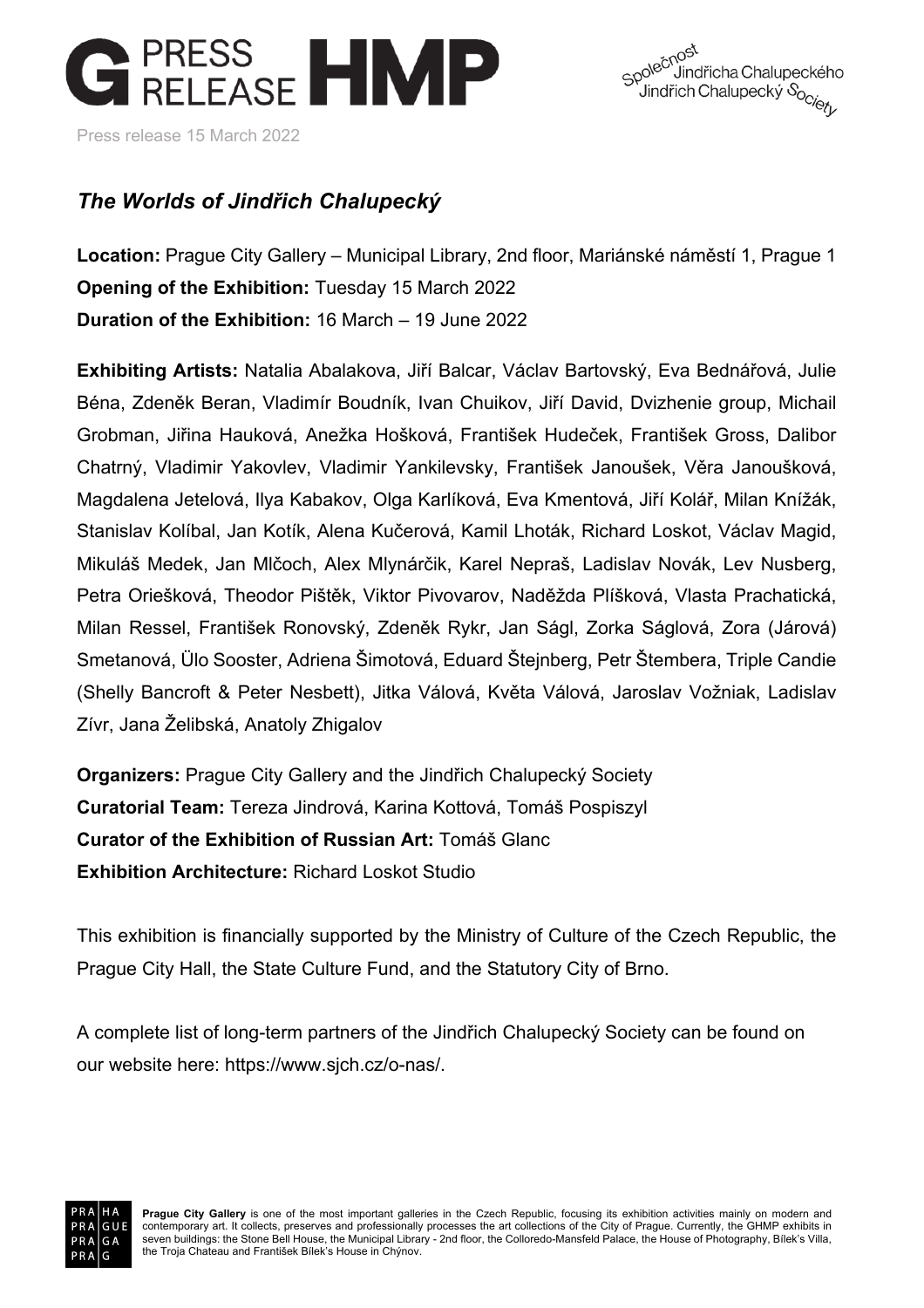

Spole<sup>chost</sup><br>Spole<sup>chost</sup><br>Jindřich ( <sup>N</sup>Jindřicha Chalupeckého po<sup>lev v</sup>jindřicha Chalupeckého<br>Vindřich Chalupecký S<sub>Oc/ezy</sub>

#### **CONTACT FOR JOURNALISTS:**

**Michaela Vrchotová,** +420 725 818 721**,** vrchotova@ghmp.cz

#### **More information:**

www.ghmp.cz www.facebook.com/ghmp.cz www.instagram.com/ghmp.cz



Prague City Gallery is one of the most important galleries in the Czech Republic, focusing its exhibition activities mainly on modern and<br>contemporary art. It collects, preserves and professionally processes the art collec seven buildings: the Stone Bell House, the Municipal Library - 2nd floor, the Colloredo-Mansfeld Palace, the House of Photography, Bílek's Villa, the Troja Chateau and František Bílek's House in Chýnov.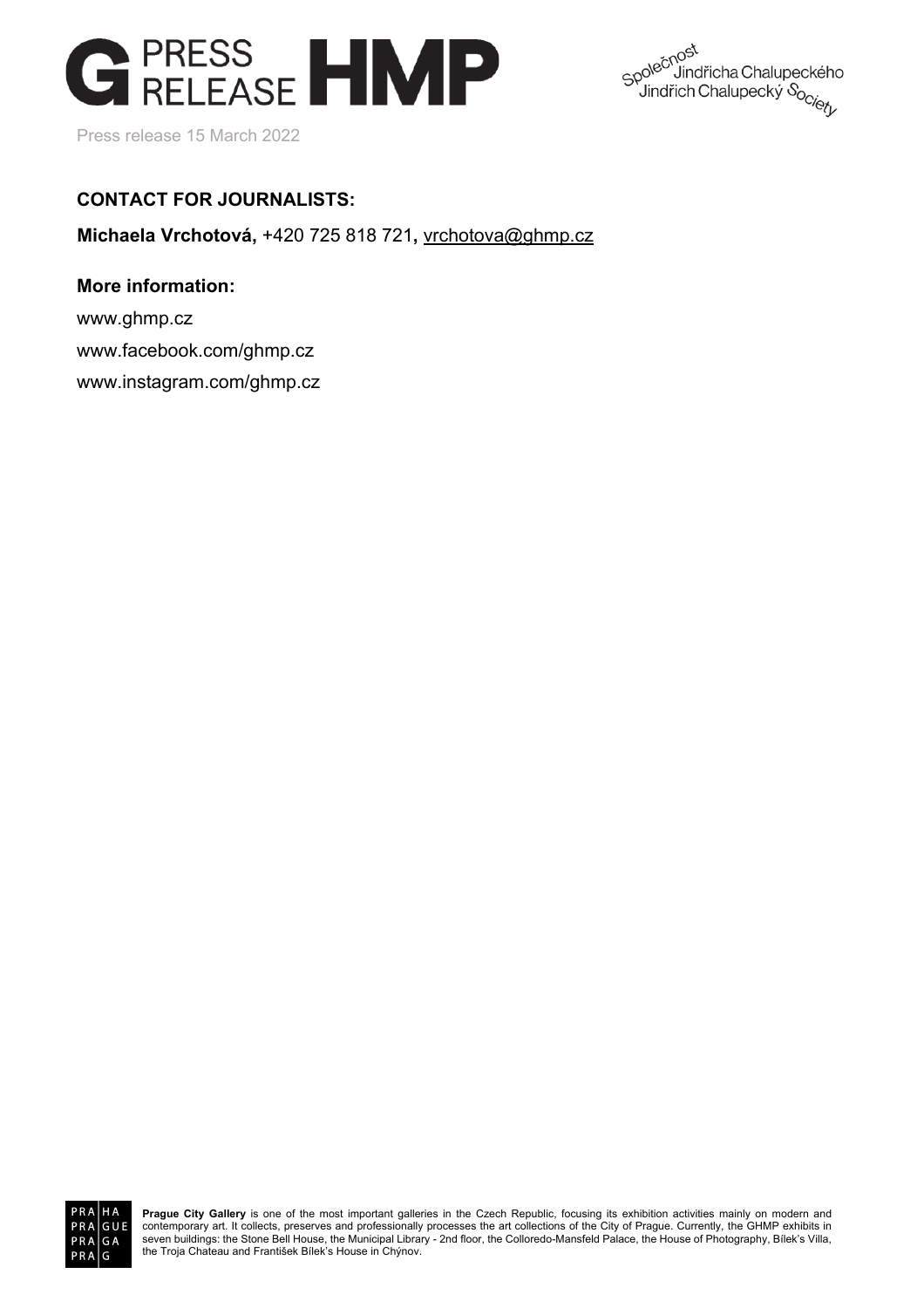

Spole<sup>chost</sup><br>Spole<sup>chost</sup> Uindřicha Chalupeckého <sub>p</sub>o<sup>vo -</sup> Jindřicha Chalupeckého<br><sup>J</sup>indřich Chalupecký S<sub>OC/e</sup>/<sub>r</sub></sub>

#### **ACCOMPANYING PROGRAMME**

#### **Guided Tours**

Thu 24 March 2022, 6 pm Karina Kottová and Tereza Jindrová: *Jindřich Chalupecký from the Perspective of Contemporary Artists*

Thu 28 Apr 2022, 6 pm Tomáš Pospiszyl: *Chalupecký and Duchamp*

Thu 26 May 2022, 6 pm Tomáš Glanc: *Chalupecký and Russian Artists*

#### **Discussion**

Sat 7 Apr 2022, 6 pm

*"Exhibiting is not the ideal way for art to enter society anyway." Jindřich Chalupecký's curatorial, commissioning and exhibition activities.*

In addition to writing, Jindřich Chalupecký was also involved in organizing exhibitions. In the second half of the 1960s, he managed the Špála Gallery in Prague and prepared exhibitions of Czech art abroad. How do we evaluate Chalupecký as a curator today? What characterised his exhibitions?

#### Tue 5 May 2022, 6 pm

*"Czech woman artists don't need feminist programmes." Jindřich Chalupecký and Woman Artists*

What was Chalupecký's attitude towards "women's art" and why, within the Czech context, did he praise woman artists on the one hand while, on the other hand, rejecting feminist ideas? And how can we view his complicated relationship to woman artists and their work from the perspective of contemporary (feminist) art theory and history of art, as well as from the perspective of the practice of art itself?

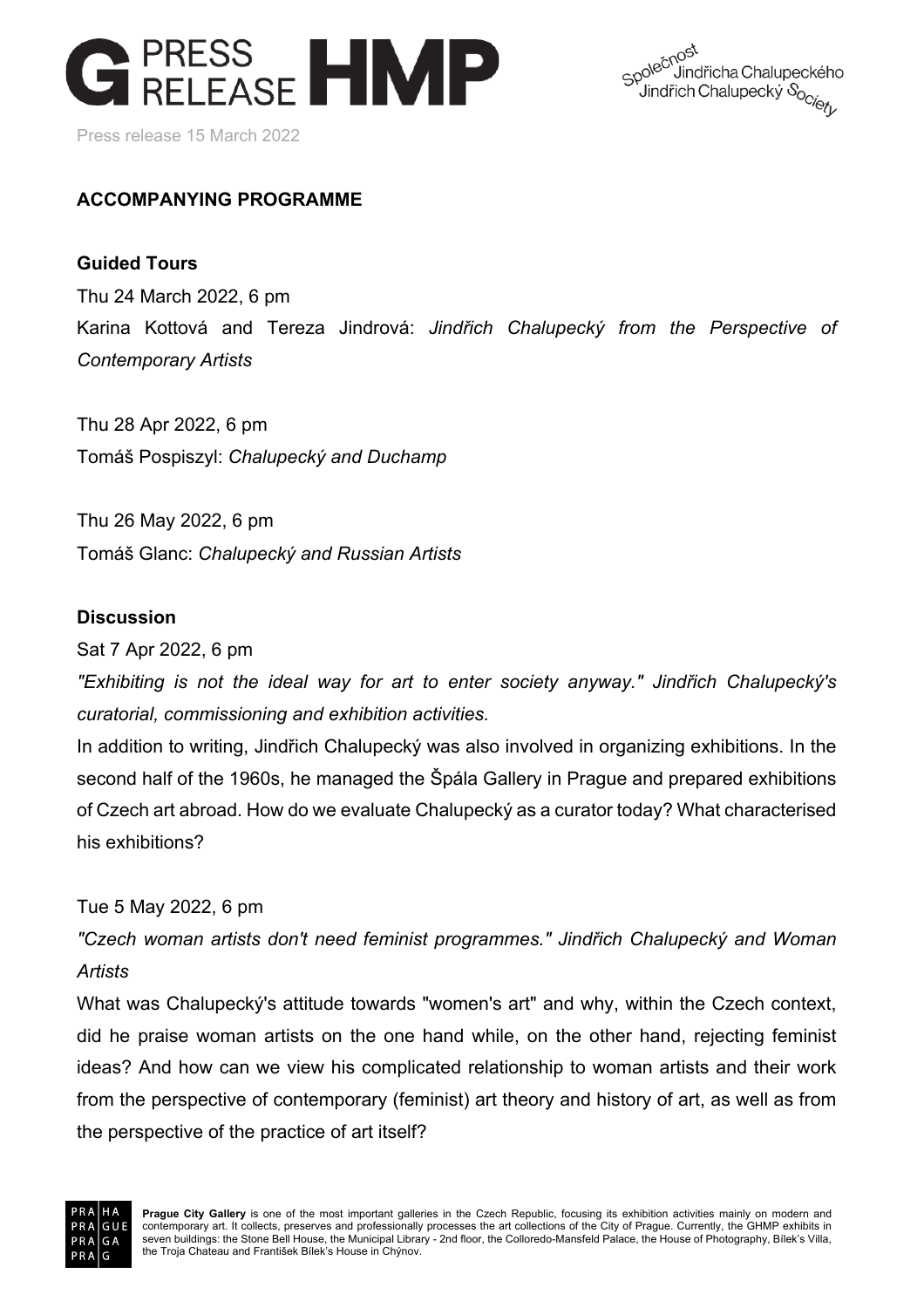

Spole<sup>chost</sup><br>Spole<sup>chost</sup><br>Jindřich ( Uindřicha Chalupeckého <sub>Q</sub>o<sup>vo -</sup> Jindřicha Chalupeckého<br><sup>'</sup> Jindřich Chalupecký S<sub>OC/e</sup>/<sub>r</sub></sub>

#### Mon 9 June 2022, 6 pm

*"But it's a strange world." The Political Thought of Jindřich Chalupecký*

Jindřich Chalupecký's work often took place in politically turbulent times. He perceived art not as a world in itself but in connection with the life of society. How did Chalupecký approach the historical events of his life and what political views did he identify with? How much did they affect his views on art and how do we evaluate them today?

#### **Brunch at the Exhibition**

Sat 9 Apr 2022, 11 am–2 pm *Marathon reading from the works by Jindřich Chalupecký with coffee and cake*

#### **Saturday Art Workshops**

In the art workshops we focus on stimulating themes with significant educational potential. One of these will be the work of Group 42 – we will explore the work of its members and take inspiration from the city and its periphery, technology, machines, the poetics of the everyday, and the elements of civicism, futurism, cubism and constructivism that can be traced in their work. As far as the form is concerned, we will test the possibilities of media – for example, we will try to translate painting into 3D forms and vice versa, we will engage new media and experiment with scale, details and composition. Through art actions, we will commemorate some well-known exhibitions from the Špála Gallery curated by Jindřich Chalupecký – for example, following the example of Eva Kmentová's installation, visitors will be able to trace the shape of their shoes on white paper, cut them out and attach them to the floor where other visitors' footprints will be placed to mark routes through the exhibition space during the workshop and will lead visitors to key installations. This will create a temporary site-specific work. We will also explore the overlaps of fine art and other disciplines, especially the mingling of image and text. Here, the works by Jiří Kolář, as well as by other artists, will become a source of inspiration. A tribute to the rich correspondence of Jindřich Chalupecký will be paid in the form of fictional letters addressed directly to him, where participants will try to express and record what art means to them in a creative way, both visually and textually, or to encrypt their personal message to Jindřich Chalupecký. We will also incorporate Dadaist elements

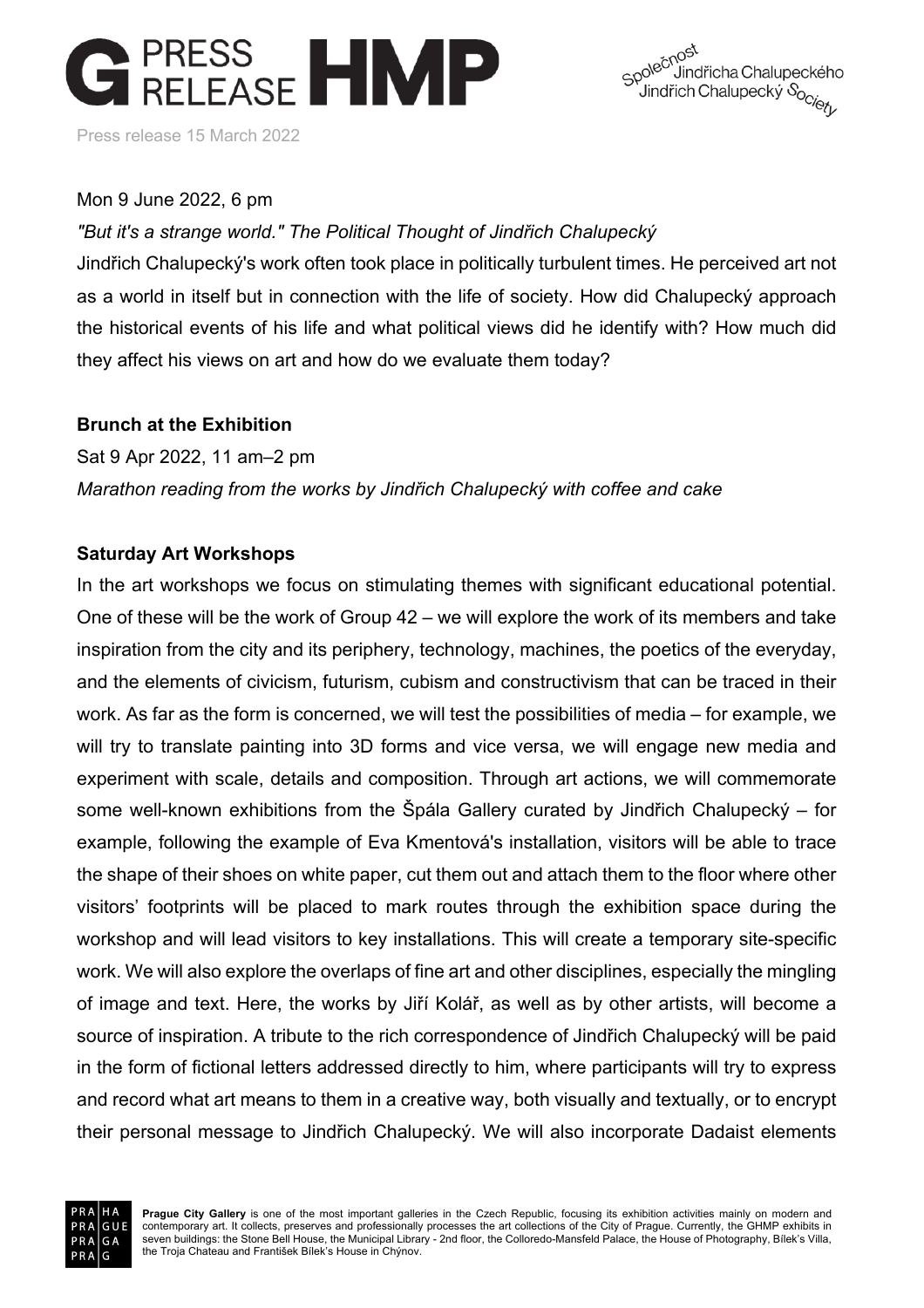

Spole<sup>chost</sup><br>Spole<sup>chost</sup><br>Jindřich ( Uindřicha Chalupeckého <sub>P</sub>o<sup>vec</sup> Jindřicha Chalupeckého<br>Úindřich Chalupecký S<sub>OC/ezy</sub>

Press release 15 March 2022

and principles, following the example of Marcel Duchamp, we will place our own ready-mades in interesting contexts, and will be inspired by his *work The Large Glass* (collages and assemblages on transparent damaged foils). We will also try to interpret imaginatively the work of the contemporary artists presented and reflect also the specifics and parameters of the unique concept and format of the exhibition.

Sat 26 March 2022, 1–6 pm, *In the Footsteps of the Nightwalker*, Municipal Library, 2nd floor Sat 7 May 2022, 1–6 pm, *Testing the Boundaries of Art*, GHMP's Education Centre in Colloredo-Mansfeld Palace

#### **Art Studio for Adults and Seniors**

The art workshops will be dedicated to distinctive personalities and interesting techniques based on the work of the presented artists. During the first cycle of workshops entitled *Collage and Principles of Montage*, we will be inspired by Group 42 and especially by Jiří Kolář. We will focus on the records of reality, fragmentation and aesthetics of ordinary things. We will apply the principle of montage and experiment with collage and its overlaps. In the second series of interactive workshops entitled *Book Art*, we will focus on the artist Jiří Balcar and his following up on the civicism of Group 42. Attention will be paid to the artist's relationship to book art and graphic design (realisation of small format bookbindings, basic sewn binding). It will also be possible to enrich the processing of books by experimental prints in the field of typography. In the third series of workshops, entitled *Watercolour*, participants will try out the traditional process of its preparation, mixing powder pigments with a binder and using them for their own creations. The starting point will be the work of selected artists such as Anežka Hošková and Zdenek Rykr. In the fourth cycle of workshops, called *Portrait Drawing*, we will focus on the topic of figurative art (Petra Oriešková, Naděžda Plíšková, Vlasta Prachatická, Adriena Šimotová, Jitka Válová, Květa Válová, and others). In the background of the Education Centre's studio, portrait drawing will take place using a live model. During the art programme *Graphics: Drypoint Technique*, we will focus on the intaglio technique and take inspiration from Vladimír Boudník, for example.

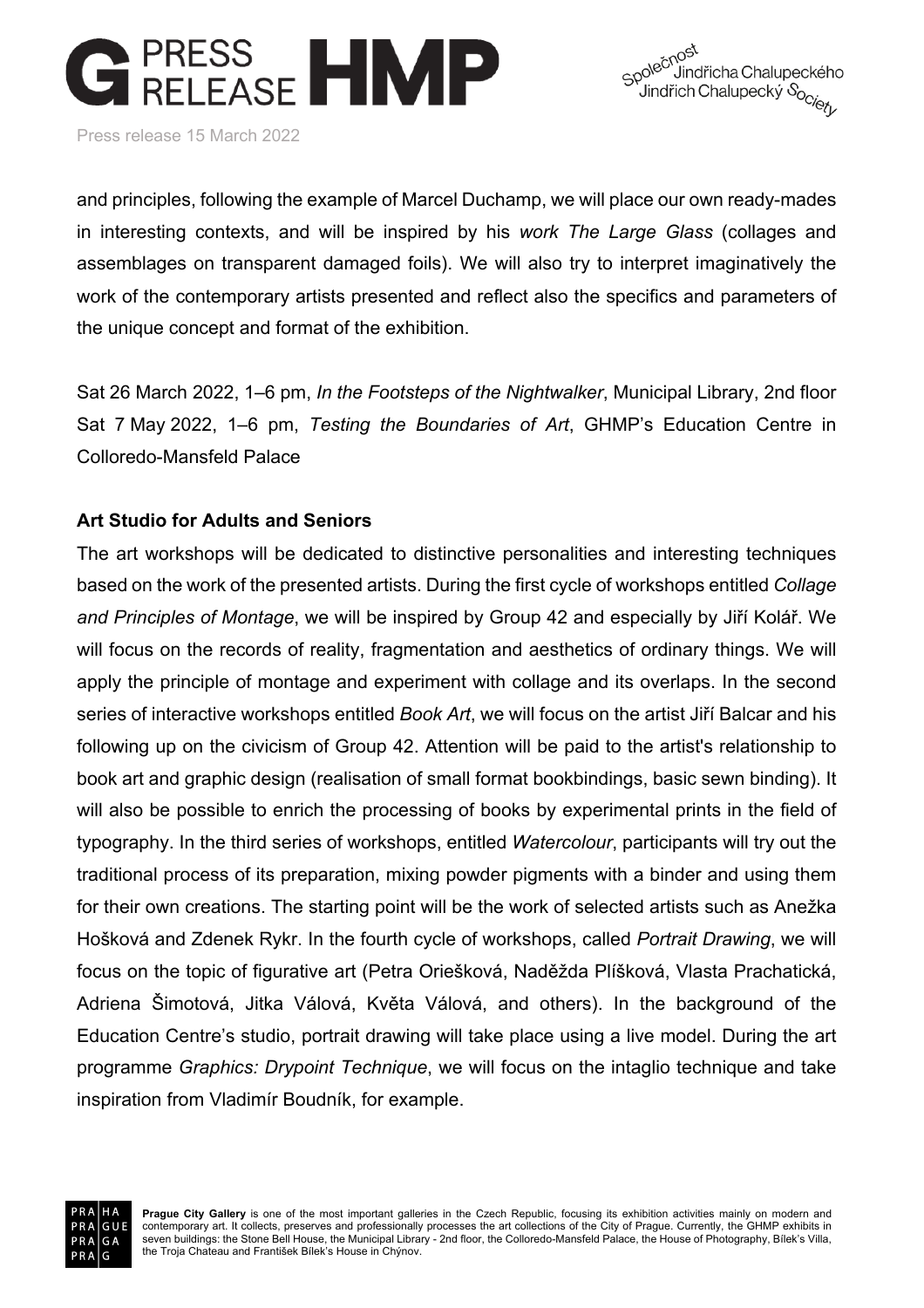Spole<sup>čnost</sup><br>Spole<sup>čnost</sup> Uindřicha Chalupeckého <sub>P</sub>o<sup>vec</sup> Jindřicha Chalupeckého<br>Úindřich Chalupecký S<sub>OC/SZ</sub>

Press release 15 March 2022

Fri 8 Apr 2022, 10 am–1 pm, *Collage and Principles of Montage I*, GHMP Education Center in Colloredo-Mansfeld Palace Fri 8 Apr 2022, 3–6 pm *Collage and Principles of Montage II,* GHMP Education Center in Colloredo-Mansfeld Palace Sun 10 Apr 2022, 10 am– 1 pm, *Book Art I***,** GHMP Education Centre in Colloredo-Mansfeld Palace Sun 10 Apr 2022, 3– 6 pm, *Book Art II*, GHMP Education Centre in Colloredo-Mansfeld Palace Thu 21 Apr 2022, 10 am– 1 pm, *Book Art III*, GHMP Education Centre in Colloredo-Mansfeld Palace Thu 21 Apr 2022, 3– 6 pm, *Book Art IV,* GHMP Education Centre in Colloredo-Mansfeld Palace Thu 28 Apr 2022, 10 am–1 pm, *Watercolour I,* GHMP Education Centre in Colloredo-Mansfeld Palace Thu 28 Apr 2022, 3– 6 pm, *Watercolour II*, GHMP Education Centre in Colloredo-Mansfeld Palace Fri 29 Apr 2022, 3– 6 pm, *Watercolour III, GHMP* Education Centre in Colloredo-Mansfeld Palace Thu 19 May 2022, 10 am–1 pm, *Portrait Drawing I,* GHMP Education Centre in Colloredo-Mansfeld Palace Thu 19 May 2022, 3– 6 pm, *Portrait Drawing II*, GHMP Education Centre in Colloredo-Mansfeld Palace Thu 26 May 2022, 10 am– 1 pm, *Graphics: Drypoint Technique I***,** GHMP Education Centre in Colloredo-Mansfeld Palace Thu 26 May 2022, 3– 6 pm, *Graphics: Drypoint Technique II*, GHMP Education Centre in Colloredo-Mansfeld Palace